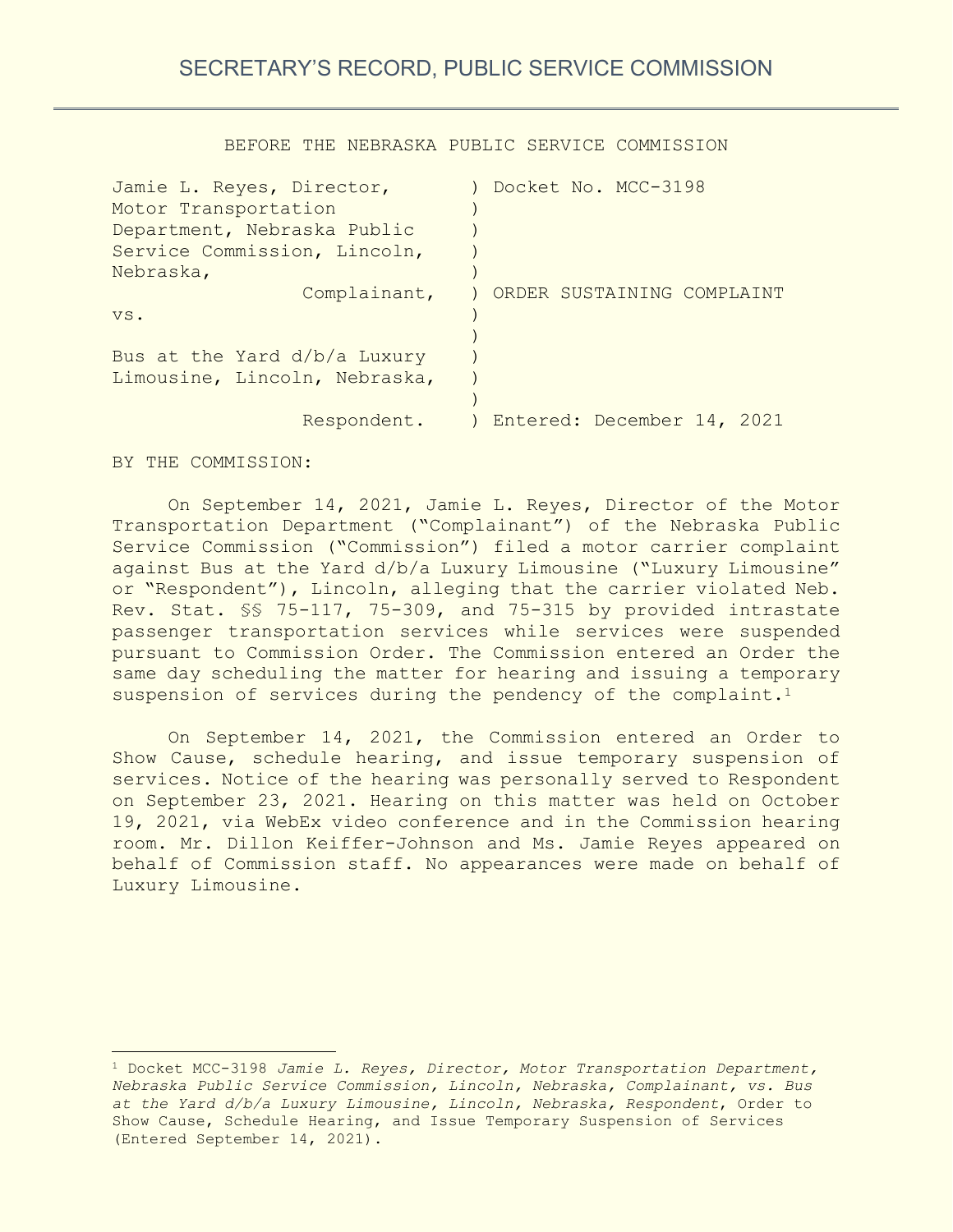#### E V I D E N C E

*Testimony*

Ms. Jamie Reyes, Director of the Motor Transportation Department of the Nebraska Public Service Commission, testified on behalf of the department. Ms. Reyes confirmed that Luxury Limousine was granted a Certificate of Public Convenience and Necessity in May of 2016 and is authorized to provide statewide bus service under either a special party or charter designation as well as the authority to provide stretch or luxury limousine service in Otoe, Cass, Johnson, Nemaha, Richardson, Gage, Pawnee, Jefferson, Thayer, Fillmore, Saline, York, Seward, and Lancaster counties on the one hand, and on the other hand, all other points in Nebraska over irregular routes.<sup>2</sup>

Ms. Reyes described her duties and responsibilities as department director, including oversight of compliance and enforcement of Nebraska statutes and Commission rules and regulations.<sup>3</sup> In later testimony, Ms. Reyes described that the department utilizes a variety of methods to communicate with carriers to ensure compliance and the Commission either opens a motor carrier compliant against the company or schedules a show cause proceeding if the carrier remains noncompliant. She noted that both scenarios allow the Commission to set a hearing providing a carrier the opportunity to discuss the compliance issues at hand and their plans moving forward.<sup>4</sup> Ms. Reyes explained that informal action is usually enough, and the department recommends that the Commission take formal action against a carrier when those actions are unsuccessful in achieving compliance.<sup>5</sup>

Ms. Reyes noted that Luxury Limousine's authority is currently not in good standing.<sup>6</sup> She detailed that the Commission suspended Luxury Limousine's Certificate due to its failure to comply with certain requirements and that status would not change until its compliance issues are addressed and the Commission determines the company could resume services.<sup>7</sup> Ms. Reyes confirmed that the department filed a complaint against Luxury Limousine for noncompliance with certain Nebraska Statutes and Commission rules.<sup>8</sup>

 $2$  Hrg. Transcript  $9:12 - 10:8$  (October 19, 2021).

<sup>3</sup> *Id.* at 8:9 – 8:17.

<sup>4</sup> *Id.* at 12:5 – 13:4.

<sup>5</sup> *Id.* at 13:5 – 13:9.

<sup>6</sup> *Id.* at 8:22 – 8:25. <sup>7</sup> *Id.* at 9:1 – 9:11.

<sup>8</sup> *Id.* at 13:20 – 13:24.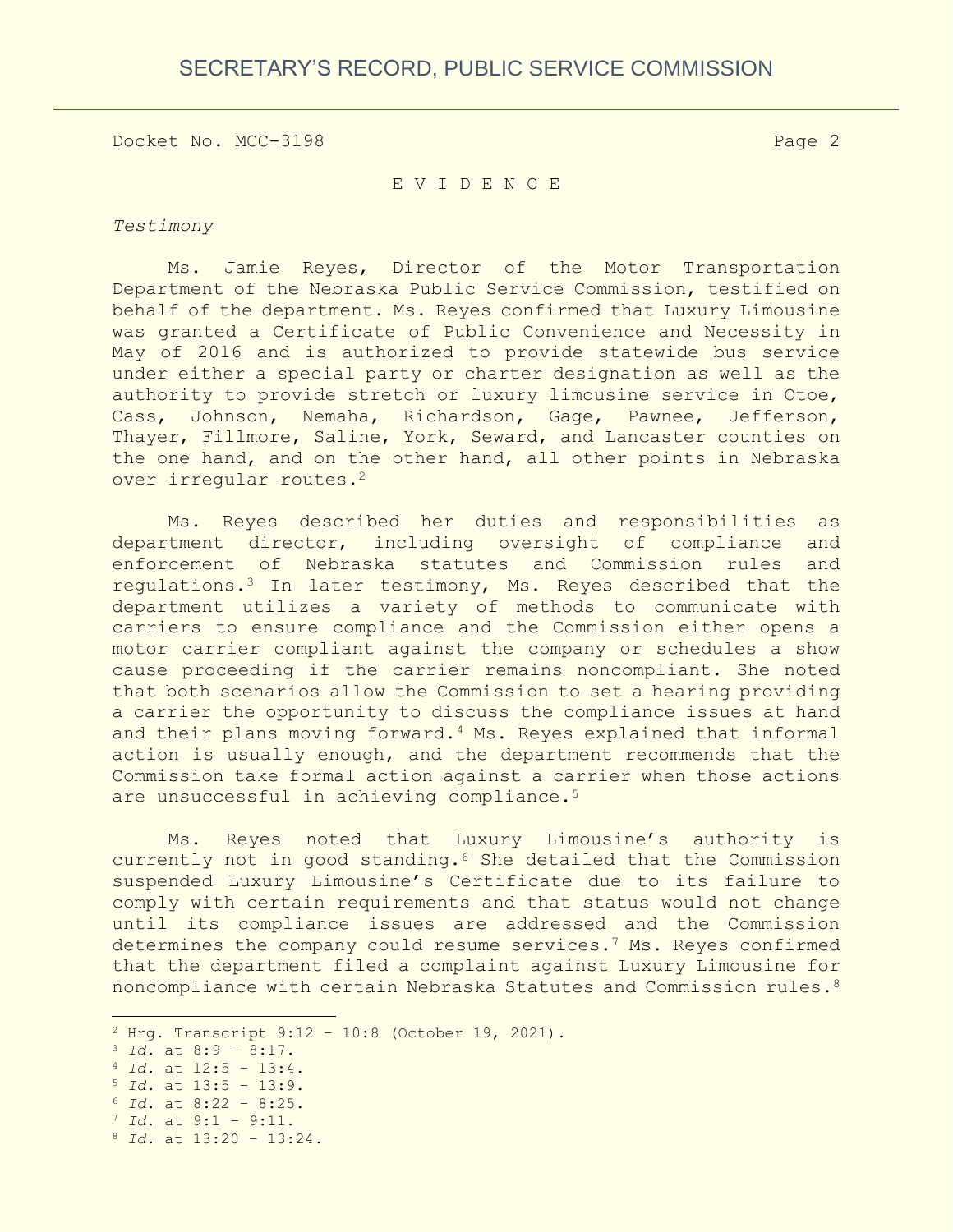She explained that in February the Commission suspended Luxury Limousine's certificate for its failure to timely remit its annual renewal documentation. Included in that suspension was an Order from the Commission for Luxury Limousine to cease and desist all operations until the company became compliant with all applicable Commission rules and regulations. Ms. Reyes detailed that eventually Luxury Limousine was named as a Respondent on a motor carrier complaint for being delinquent with its annual renewal, resulting in an assessment of a four-hundred dollar fine. Ms. Reyes noted that coupled with the fine assessment the Commission reiterated that Luxury Limousine was not to provide for-hire service until the fine was taken care of and the Commission determined the company had fully complied with all applicable Commission rules.<sup>9</sup>

Ms. Reyes explained that because Luxury Limousine did not pay the assessed fee within the period outlined by the Commission, the Department recommended a show-cause proceeding be opened. Ms. Reyes noted that a representative of Luxury Limousine appeared before the Commission at this hearing and insinuated that the company was unaware of any outstanding compliance issues.<sup>10</sup> Ms. Reyes stated that, based on this testimony, Commission staff asked Luxury Limousine to provide records related to potential trips offered between February and August of 2021. The company's response, offered and received as Exhibit 8, showed that Luxury Limousine completed approximately forty-nine (49) trips during the company's suspension period. The department then opened the current complaint.<sup>11</sup>

Ms. Reyes testified that the motor carrier complaint filed against Luxury Limousine alleged that the forty-nine (49) trips completed between February and August of 2021 were each willful violations of the Commission Orders that suspended Luxury Limousine's authority.<sup>12</sup> Ms. Reyes noted that the department is seeking revocation of Luxury Limousine's certificate of public convenience and Necessity, and if the Commission deemed an assessed penalty be appropriate, that such penalty would be based upon the amount of money received by Luxury Limousine for each trip outlined in Exhibit 8.<sup>13</sup> Ms. Reyes concluded her testimony by confirming that Luxury Limousine did not file an answer to the department's complaint and that the complaint filed included language that

<sup>9</sup> *Id.* at 13:25 – 16:15

<sup>10</sup> *Id.* at 16:16 – 17:5.

<sup>11</sup> *Id.* at 17:6 – 17:23.

<sup>12</sup> *Id.* at 20:12 – 21:13.

<sup>13</sup> *Id.* at 21:14 – 22:2.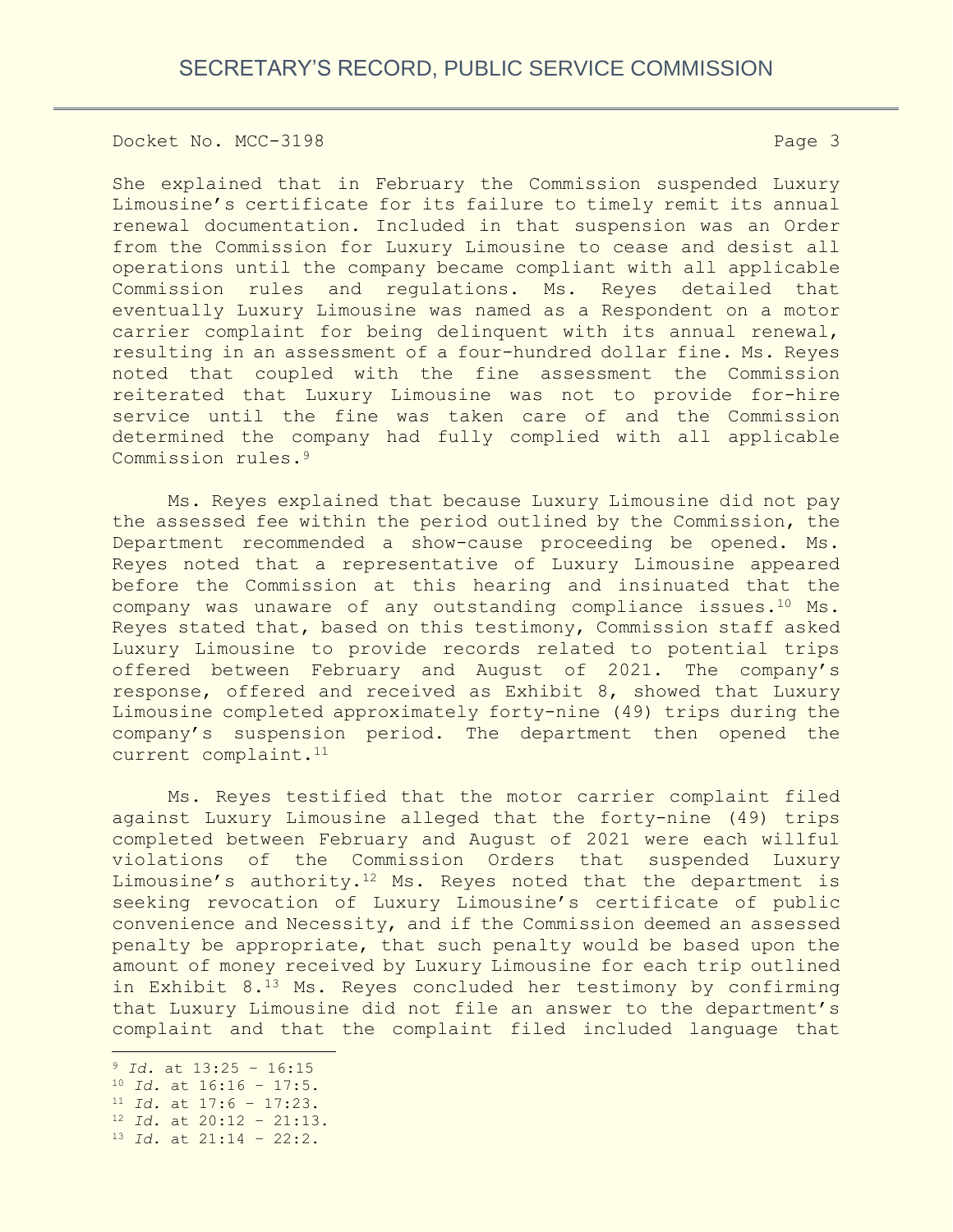outlined the consequences associated with a failure to timely file an answer.<sup>14</sup>

#### *Exhibits*

Exhibits one through three were entered into evidence. Exhibit 4 was a copy of the Commission's Order Scheduling Show Cause Hearing in Docket MT-0001.01.<sup>15</sup> Exhibit 5 was a copy of the Commission's Order Dismissing in Part and Sustaining in Part in Docket MT-0001.01.<sup>16</sup> Exhibit 6 was a copy of the Commission's Order Dismissing in Part and Sustaining in Part in Docket MCC-3196.03.<sup>17</sup> Exhibit 7 was a copy of the Commission's Order to Show Cause and Schedule Hearing in Docket B-1909.<sup>18</sup> Exhibit 8 was a copy of the trip logs received from Luxury Limousine showing trips completed from February 5, 2021 through August 21, 2021 The log also noted the amounts paid for each trip, totaling \$26,377.95.<sup>19</sup> The Commission also took administrative notice of Luxury Limousine's Commission file as well as Commission Rule of Procedure 004.02B and its subparts.<sup>20</sup>

# OPINION AND FINDINGS

Bus at the Yard d/b/a Luxury Limousine ("Luxury Limousine") is a common carrier regulated by the Commission pursuant to Neb. Rev. Stat. §§ 75-101 et. seq. (2018) and 75-301 et. seq. (Cum. Supp. 2020), and Title 291, Chapter 3 of Commission Rules and Regulations.

Pursuant to Neb. Rev. Stat. § 75-309, it is unlawful for a common carrier to engage in intrastate operations in Nebraska without a Certificate of Public Convenience and Necessity issued by the Commission which authorizes such operations. Section 75- 117 states that each day any regulated motor carrier fails, neglects, or refuses to comply with any Commission Order shall be considered a separate offense. Additionally, Title 291 N.A.C. Chapter 1, Rule 004.03B2 states that failure to file an answer to a Complaint within twenty (20) days of service will be construed as an admission of the allegations in the complaint except for good cause shown.

<sup>14</sup> *Id.* at 22:4 – 23:16. <sup>15</sup> *Id.* at 17:25 – 18:6. <sup>16</sup> *Id.* at 18:7 – 18:10. <sup>17</sup> *Id.* at 18:11 – 18:14. <sup>18</sup> *Id.* at 18:15 – 18:18. <sup>19</sup> *Id.* at 19:22 – 20:8. <sup>20</sup> *Id.* at 10:10 – 10:17 and 22:7 – 23:11.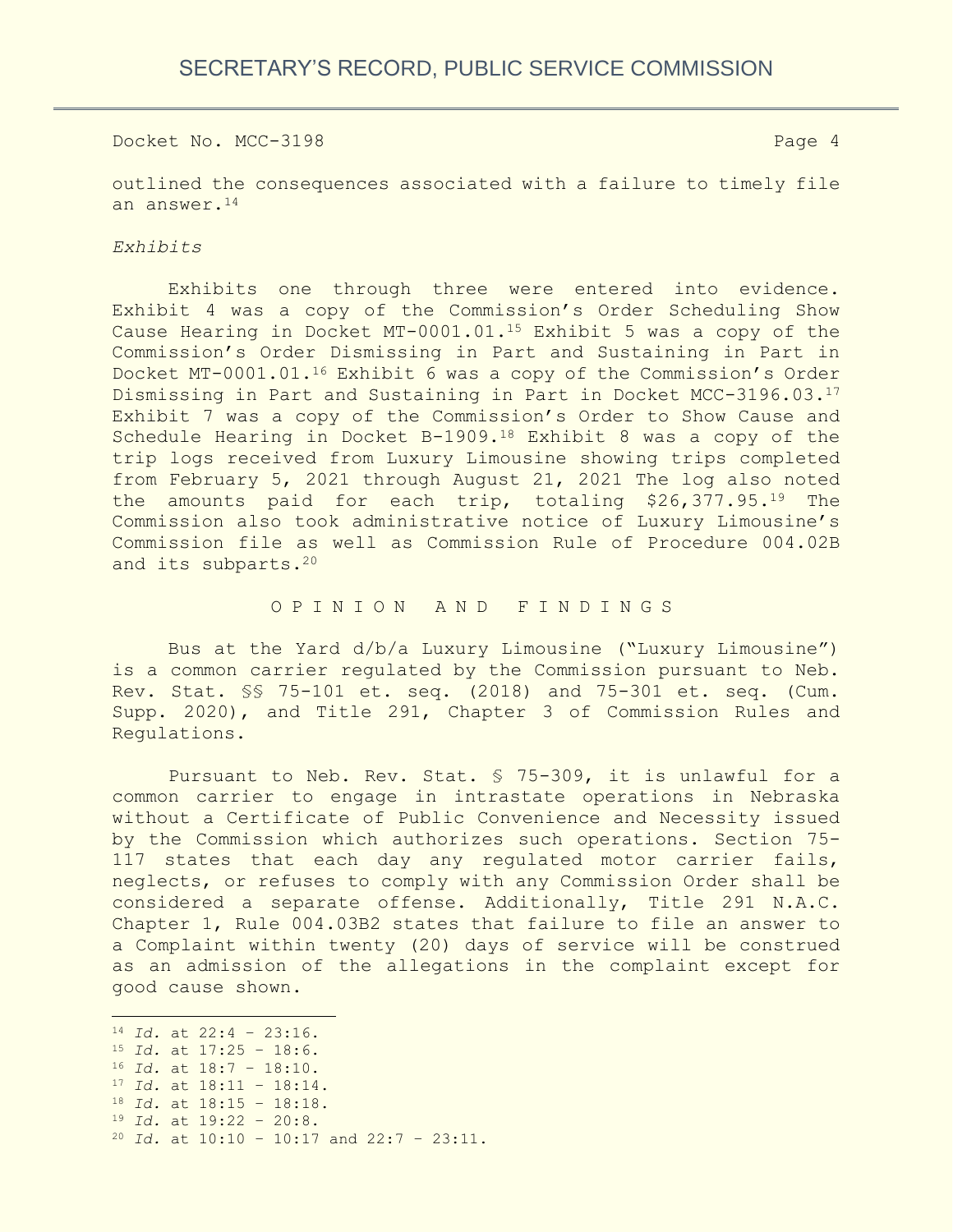Respondent violated § 75-309 when it operated without active Commission authority and § 75-117 each day it operated without authority. According to testimony and the Commission Order received as Exhibit 5, Luxury Limousine's Certificate was suspended as of February 2, 2021. The Order stated that the authority would remain suspended until the Commission entered an Order to reauthorize the provision of services. Luxury Limousine was not authorized to engage in any for-hire intrastate transportation operations until the Commission entered an order of reauthorization. The Commission entered an Order on September 14, 2021, finding that the company had completed all outstanding compliance. Exhibit 8 shows that Respondent completed 49 trips from February 5, 2021 to August 21, 2021, when Respondent did not have an active certificate of authority in clear violation of §§ 75-309 and 75-117. Furthermore, Respondent failed to file an answer in this proceeding and therefore all allegations in the Complaint are deemed admitted.

Commission staff testified that, during a previous proceeding, Respondent stated they were unaware of any outstanding compliance issues. However, review of the carrier's history shows Respondent received notice of all Commission actions either by certified mail return receipt, personal service, or email. This indicates that Respondent either willfully disregarded or ignored Commission orders when continuing to provide its services.

This is not the first instance of this carrier operating while out of compliance. We have given this carrier ample opportunity to correct issues and find their footing. However, Respondent has taken no initiative to improve operations. No representative appeared at this proceeding to testify on Respondent's behalf. We have no confidence that this carrier will operate within the scope of the law should they continue to hold a certificate of authority.

Neb. Rev. Stat. § 75-315 states that certificates may be revoked after notice and hearing for willful failure to comply with Nebraska statutes governing the Commission, any Commission rule or regulation, or any term, condition, or limitation of the Certificate. Additionally, under § 75-156 the Commission may, upon finding that the violation is proven by clear and convincing evidence, assess a civil penalty of up to ten thousand dollars per day against any person for each violation.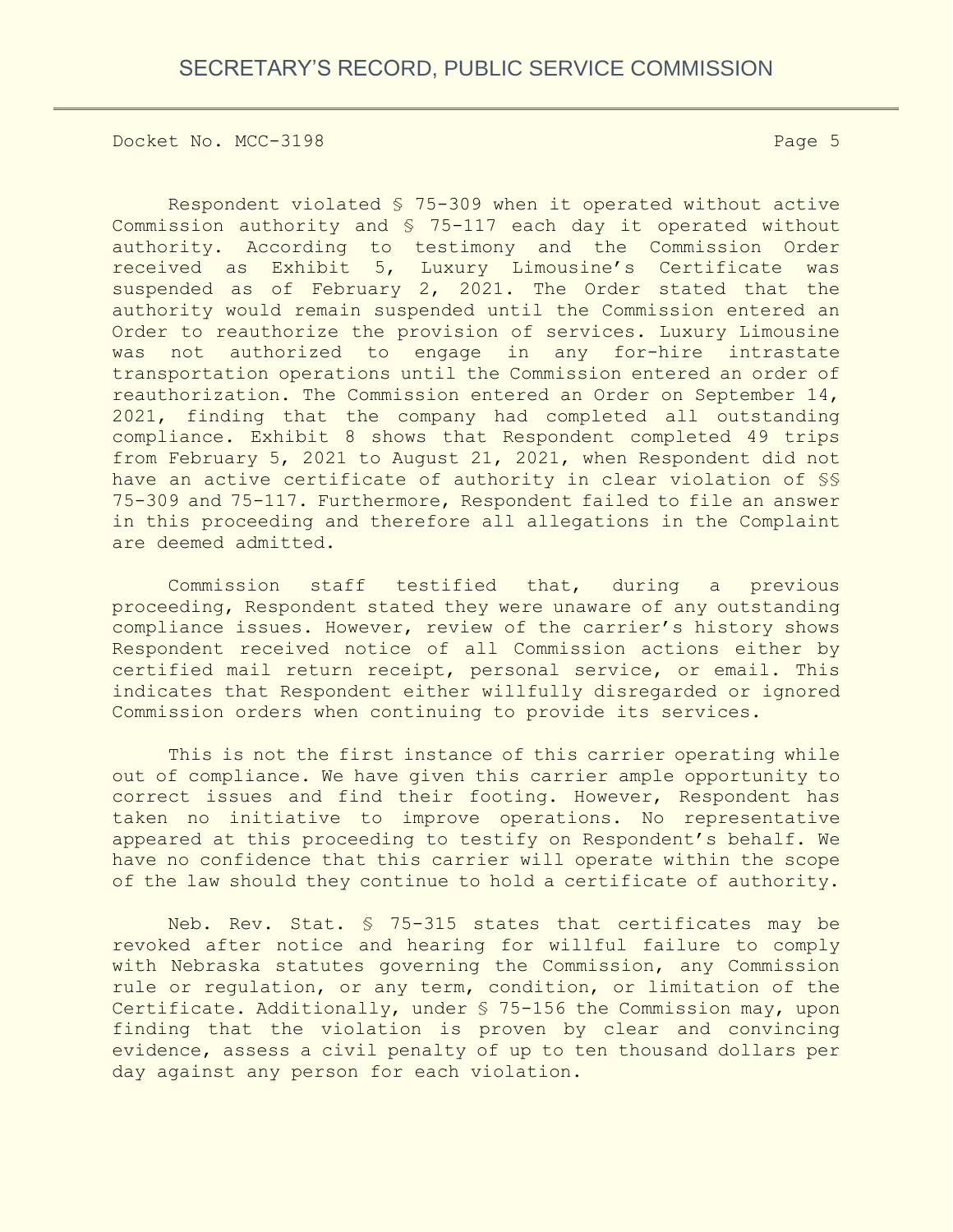Based on the evidence presented, the Commission finds that the complaint against Bus at the Yard, d/b/a Luxury Limousine, Lincoln, should be sustained. Luxury Limousine clearly and willfully violated § 75-309, the Commission's Orders, and rules and regulations when it completed the 49 trips, each a separate offense, while its Certificate of Public Convenience and Necessity was suspended. As a result, the Commission finds that the Certificate of Public Convenience and Necessity issue to Bus at the Yard, d/b/a Luxury Limousine should be revoked.

The Commission further finds that Bus at the Yard, d/b/a Luxury Limousine should be assessed a civil penalty. When determining the amount of a civil penalty, the Commission considers the appropriateness of the penalty in light of the gravity of the violation and the good faith of the violator to achieve compliance after notification of the violation.<sup>21</sup> We previously noted the unresponsiveness of Respondent to this Complaint and its allegations, and Respondent's failure to appear at the hearing after being provided notice by personal service. Operating without an active certificate of authority is a serious matter, as the Certificate provides assurance to the public that the carrier is in good standing with insurance and other safety regulations. Respondent willingly and knowingly operated outside of Commission authority.

After review of the evidence before us, the Commission finds that a civil penalty of twenty-six thousand three-hundred seventyseven dollars and ninety-five cents (\$26,377.95) should be levied. This amount is equal to the grand total amount Respondent received for the 49 trips it conducted without an active certificate. Commission Rule of Procedure 007.06B requires any penalty assessed to be paid within thirty (30) days from the date the Order is mailed. Failure to pay the penalty may result in the matter being referred to the Nebraska Attorney General's office for collection through the District Court of Lancaster County.

### O R D E R

IT IS THEREFORE ORDERED by the Nebraska Public Service Commission that the motor carrier complaint against Bus at the Yard, d/b/a Luxury Limousine, Lincoln, be, and is hereby, sustained.

<sup>21</sup> See Title 291 N.A.C. Ch. 1 §§ 007.02C1 and 007.02C2.